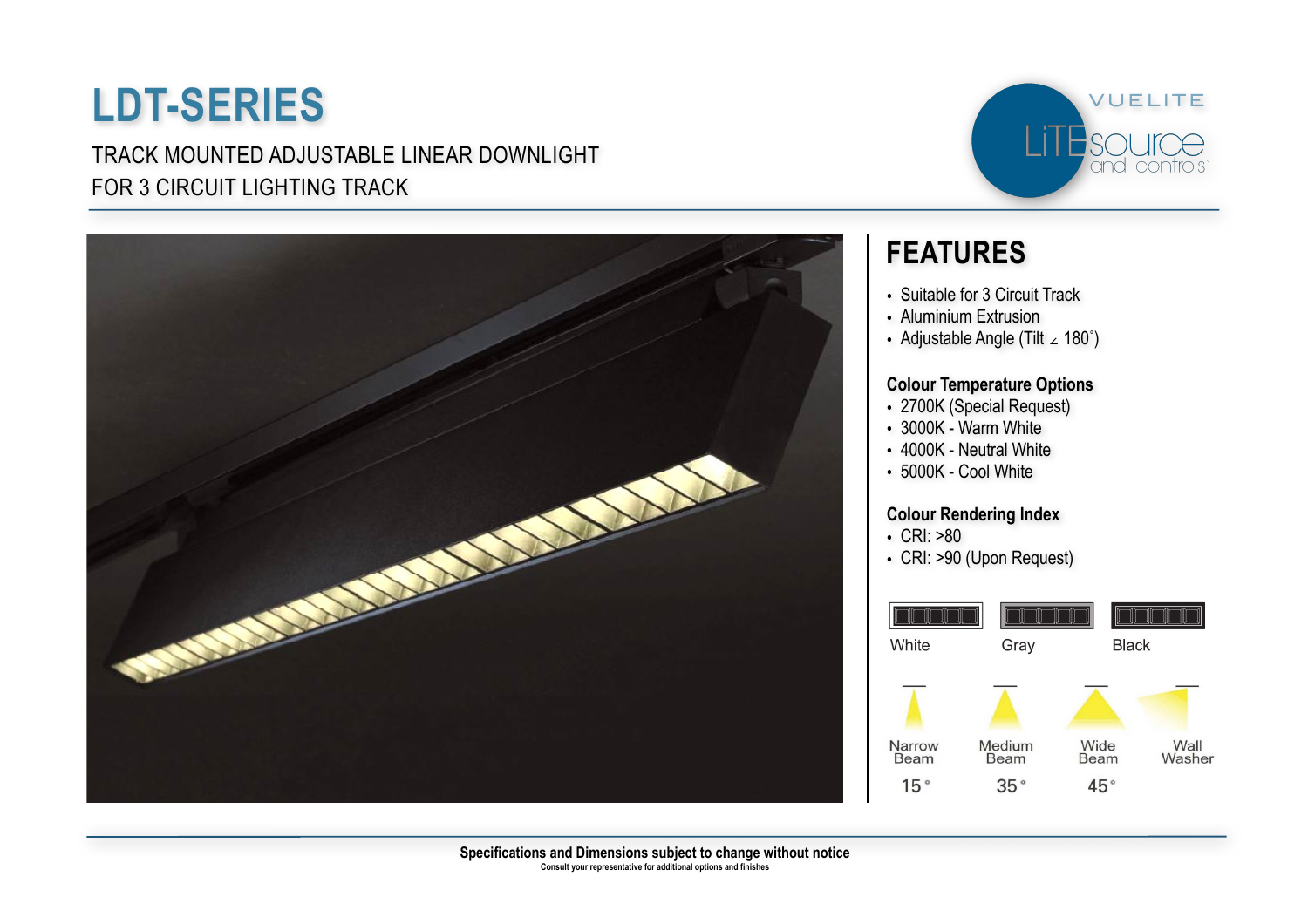### TRACK MOUNTED ADJUSTABLE LINEAR DOWNLIGHT FOR 3 CIRCUIT LIGHTING TRACK



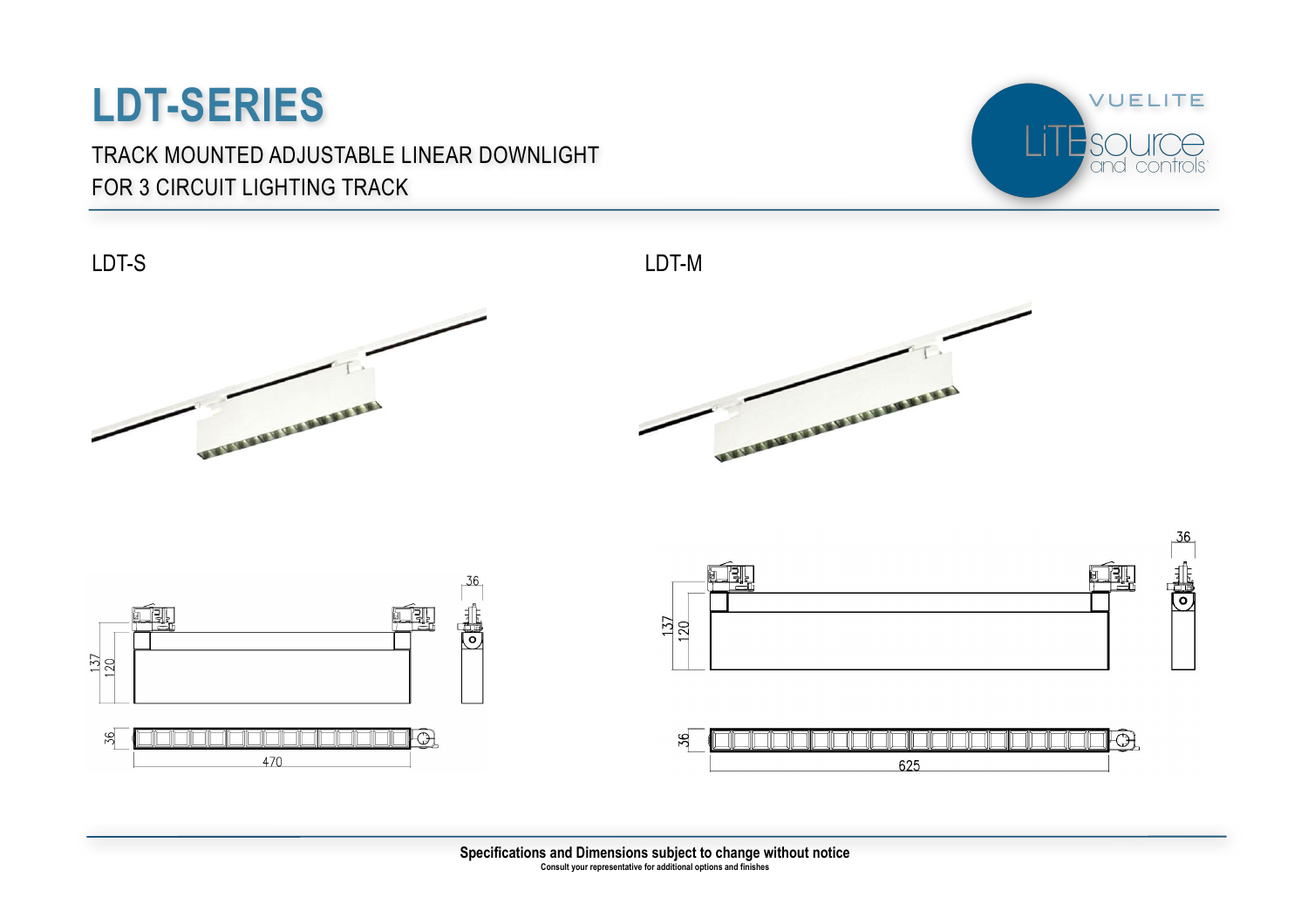TRACK MOUNTED ADJUSTABLE LINEAR DOWNLIGHT FOR 3 CIRCUIT LIGHTING TRACK



LDT-L